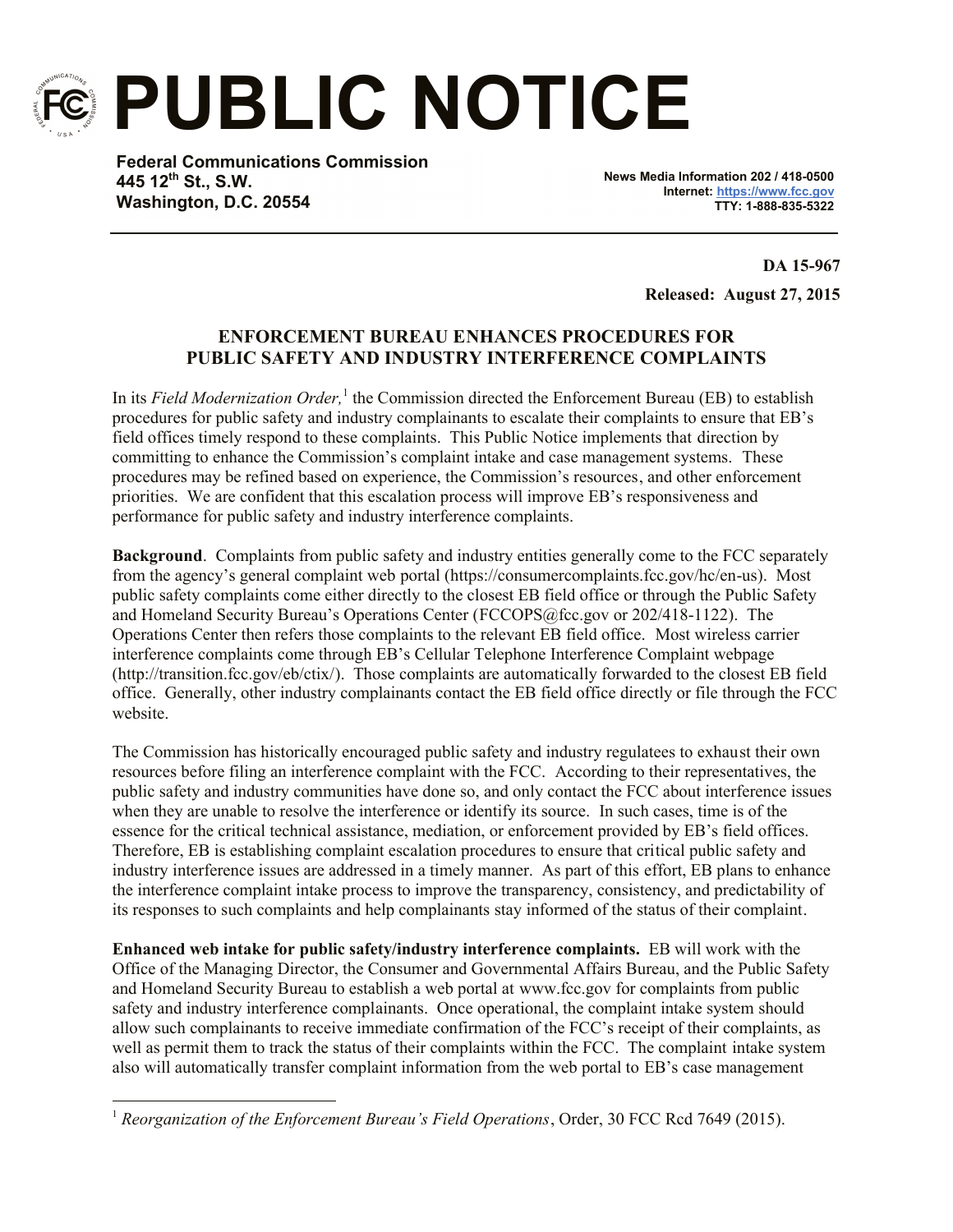database, accelerating investigations and reducing the possibility of human error. The planned complaint intake enhancements will not supersede existing methods used by public safety entities to communicate with the FCC.

*Categorization of complaints.* The complaint intake system will require certain information from each complainant, such as contact information, whether the issue presents an imminent threat to public safety, the location(s) of the affected site(s) (e.g., latitude/longitude), the impacted frequencies, the severity and duration of the interference, the regularity of the interference, information about the suspected interference source, and the remedial measures already attempted. These factors will trigger an appropriate designation of the complaint as high, medium, or low priority for investigation and response.

**Confirmation of Complaint Receipt.** Once the new FCC complaint web portal is operational, when a public safety or industry entity files an interference complaint using that portal, the complainant will receive immediate confirmation that the Commission has received its complaint. This confirmation will include contact information for the field office assigned the complaint, as well as its priority designation.

**Initial Complaint Response.** Field offices will contact complainants raising high priority (including public safety) issues within 1 calendar day of filing with the FCC. For medium priority interference complaints, the field office will contact the complainant within 2 business days of filing. Low priority interference complaints will receive an initial response within 5 business days of filing. Such responses may be made by telephone or email to the complainant and will include the following information:

- Contact information for the field agent assigned to the matter
- Expected nature and timeframe for investigation or other response
- Request for additional information from the complainant, if necessary

**Escalation Procedure***.* We are confident that public safety and industry interference complainants will receive such initial responses in a timely manner. The field agent assigned to the complaint should be the primary point of contact for questions and status inquiries. If the complainant does not receive an initial response, the complainant should contact the field office listed in the confirmation message. In the event that the complainant wishes to escalate its complaint to field management, however, it may proceed as follows:

- Complainant may contact the relevant Regional Director within 1 week after the period for the initial response
- Complainant may contact the Field Director within 2 weeks after the period for the initial response

**Contact Information.** To ensure that complainants can escalate their complaints to the appropriate field manager, within 30 days of implementation of these procedures, EB will release contact information for the new Field Director and new Regional Directors.

**Complaint Tracking**. The Field Director will track the status of complaints under investigation by the EB field offices and will routinely report to the Office of the Bureau Chief on the status of such complaints. EB also will pursue enhancements to its electronic recordkeeping systems to issue automatic status updates to complainants.